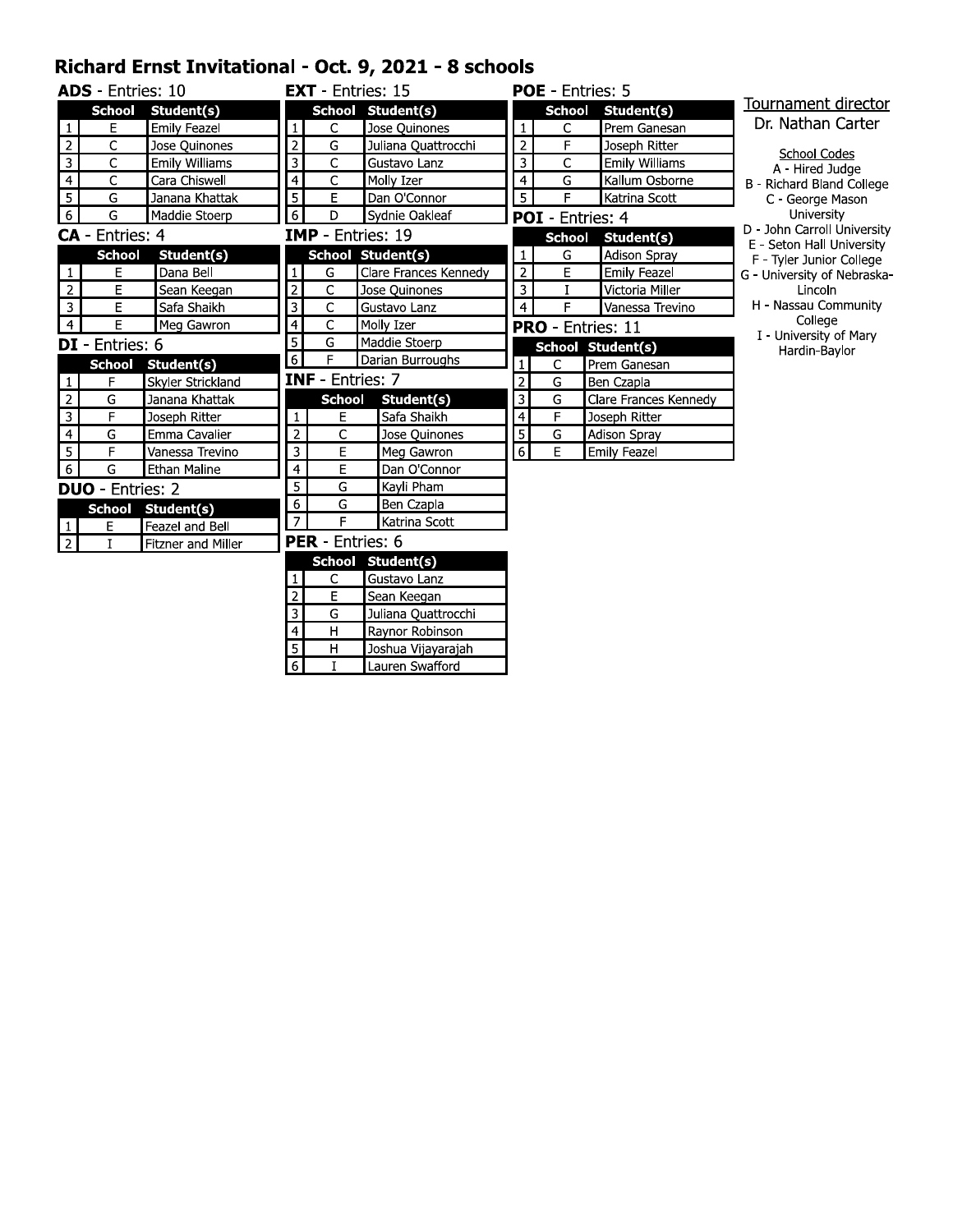## **Richard Ernst Invitational Team sweepstakes**

| <b>Team</b>                          | ADS CA |          | ÐП    |          |    |    |          |                |          | DUO EXT IMP INF PER POE POI PRO |          | Total Place |   |
|--------------------------------------|--------|----------|-------|----------|----|----|----------|----------------|----------|---------------------------------|----------|-------------|---|
| George Mason University (C)          | 23     | - 0      | 0     | 0        | 29 | 28 | 3        | 10             | 17.33    | 0                               | 9        | 119.33      |   |
| University of Nebraska-Lincoln (G)   | 9      | 0        | 13.67 | 0        | 9  | 19 | 4        | 6              | 5        | 11.33                           | 24       | 101         |   |
| Seton Hall University (E)            | 13     | 30       | 0     | 12       | 8  |    | -11      | 9              | 0        | 9.66                            | 4        | 96.66       | 3 |
| Tyler Junior College (F)             | 0      | 0        | 19.33 | $\Omega$ | 3  | 13 | 0        | 0              | 9.67     | 3.67                            | 8        | 56.67       | 4 |
| University of Mary Hardin-Baylor (I) | 0      | 0        | 0     | 8.99     |    |    | 0        |                | 0        | 5.34                            | $\Omega$ | 18.33       | 5 |
| John Carroll University (D)          | 0      | $\Omega$ | 0     | $\Omega$ |    | 5  | $\Omega$ | $\overline{0}$ | $\Omega$ | 0                               | 0        | 12          | 6 |
| Nassau Community College (H)         | 0      | $\Omega$ | 0     | 0        | 0  |    |          |                | 0        | 0                               | 0        | 9           |   |
| Richard Bland College (B)            | 0      |          | 0     | 0        |    |    |          | 0              | 0        | 0                               | 0        |             | 8 |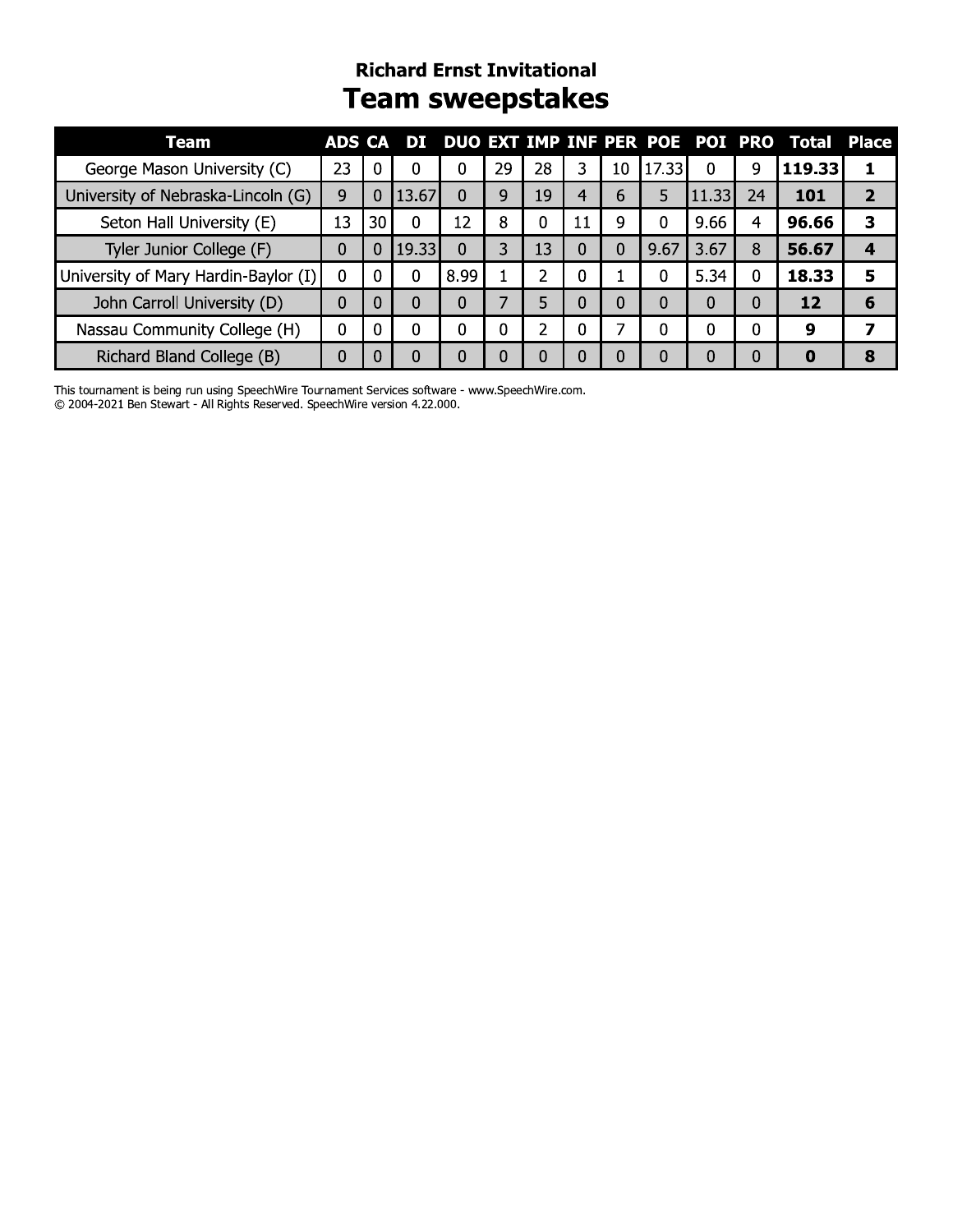## **Richard Ernst Invitational After Dinner Speaking**

|                |                                  |                         |       | <b>Prelims</b>          | <b>Rank</b>    | Spkr.  |               | <b>Prelim</b>  |
|----------------|----------------------------------|-------------------------|-------|-------------------------|----------------|--------|---------------|----------------|
| <b>Code</b>    | <b>Team</b>                      | Competitor(s)           |       | $\overline{\mathbf{2}}$ | total          | points | <b>Recips</b> | result         |
| C1             | George Mason University          | Cara Chiswell           | 1(24) | 2(22)                   | 3              | 46     | 1.50          | $\overline{2}$ |
| C <sub>2</sub> | George Mason University          | Jose Quinones           | 3(17) | 2(23)                   | 5              | 40     | 0.83          | 3              |
| C <sub>3</sub> | George Mason University          | <b>Emily Williams</b>   | 2(20) | 3(20)                   | 5              | 40     | 0.83          | 3              |
| D <sub>1</sub> | John Carroll University          | Laken Kincaid           | 4(20) | 5(17)                   | 9              | 37     | 0.45          | 9              |
| E <sub>1</sub> | Seton Hall University            | Sean Keegan             | 5(19) | 3(22)                   | 8              | 41     | 0.53          | 8              |
| E2             | Seton Hall University            | <b>Emily Feazel</b>     | 1(23) | 1(23)                   | $\overline{2}$ | 46     | 2.00          | 1              |
| G <sub>1</sub> | University of Nebraska-Lincoln   | Janana Khattak          | 5(14) | 1(24)                   | 6              | 38     | 1.20          | 6              |
| G <sub>2</sub> | University of Nebraska-Lincoln   | Maddie Stoerp           | 2(23) | 4(18)                   | 6              | 41     | 0.75          | 5              |
| G <sub>3</sub> | University of Nebraska-Lincoln   | Hailey Cheek            | 3(22) | 4(21)                   | 7              | 43     | 0.58          | 7              |
| I <sub>1</sub> | University of Mary Hardin-Baylor | <b>Tristen Shewmake</b> |       | $4(15)$ 5 (20)          | 9              | 35     | 0.45          | 10             |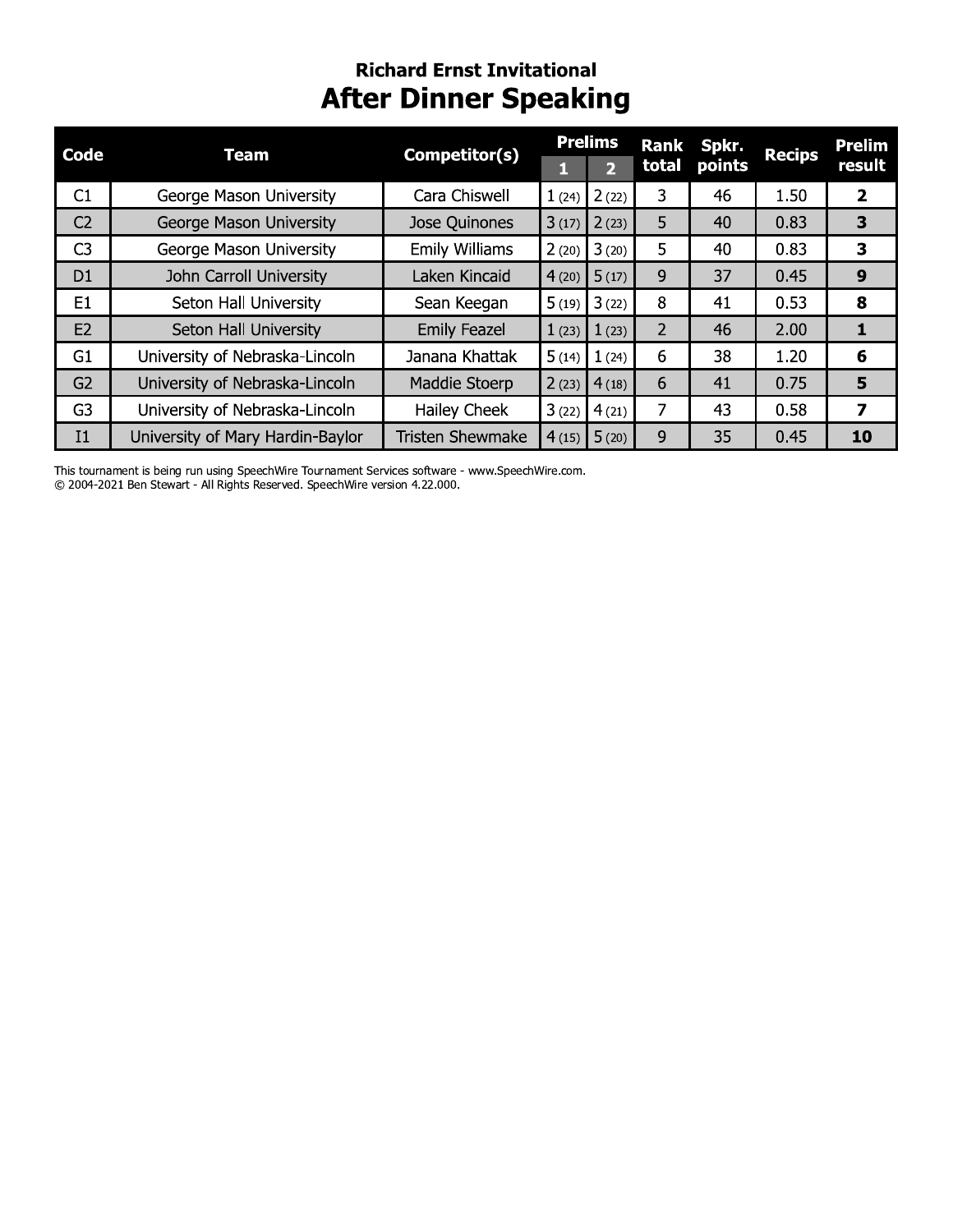## **Richard Ernst Invitational Communication Analysis**

| <b>Code</b>    | <b>Team</b>           | Competitor(s) | <b>Prelims</b> |       | 1 <sub>s</sub> |       | Rank Head to Spkr. |        | Prelim |
|----------------|-----------------------|---------------|----------------|-------|----------------|-------|--------------------|--------|--------|
|                |                       |               |                |       |                | total | head               | points | result |
| E1             | Seton Hall University | Dana Bell     | 1(24), 1(25)   | 1(24) |                | 3     |                    | 73.    |        |
| E <sub>2</sub> | Seton Hall University | Meg Gawron    | 4(21), 4(22)   | 3(22) |                | 11    |                    | 65     |        |
| E <sub>3</sub> | Seton Hall University | Safa Shaikh   | 2(23), 3(23)   | 4(21) |                | 9     |                    | 67     | З      |
| E <sub>4</sub> | Seton Hall University | Sean Keegan   | 3(22), 2(24)   | 2(23) |                |       |                    | 69     |        |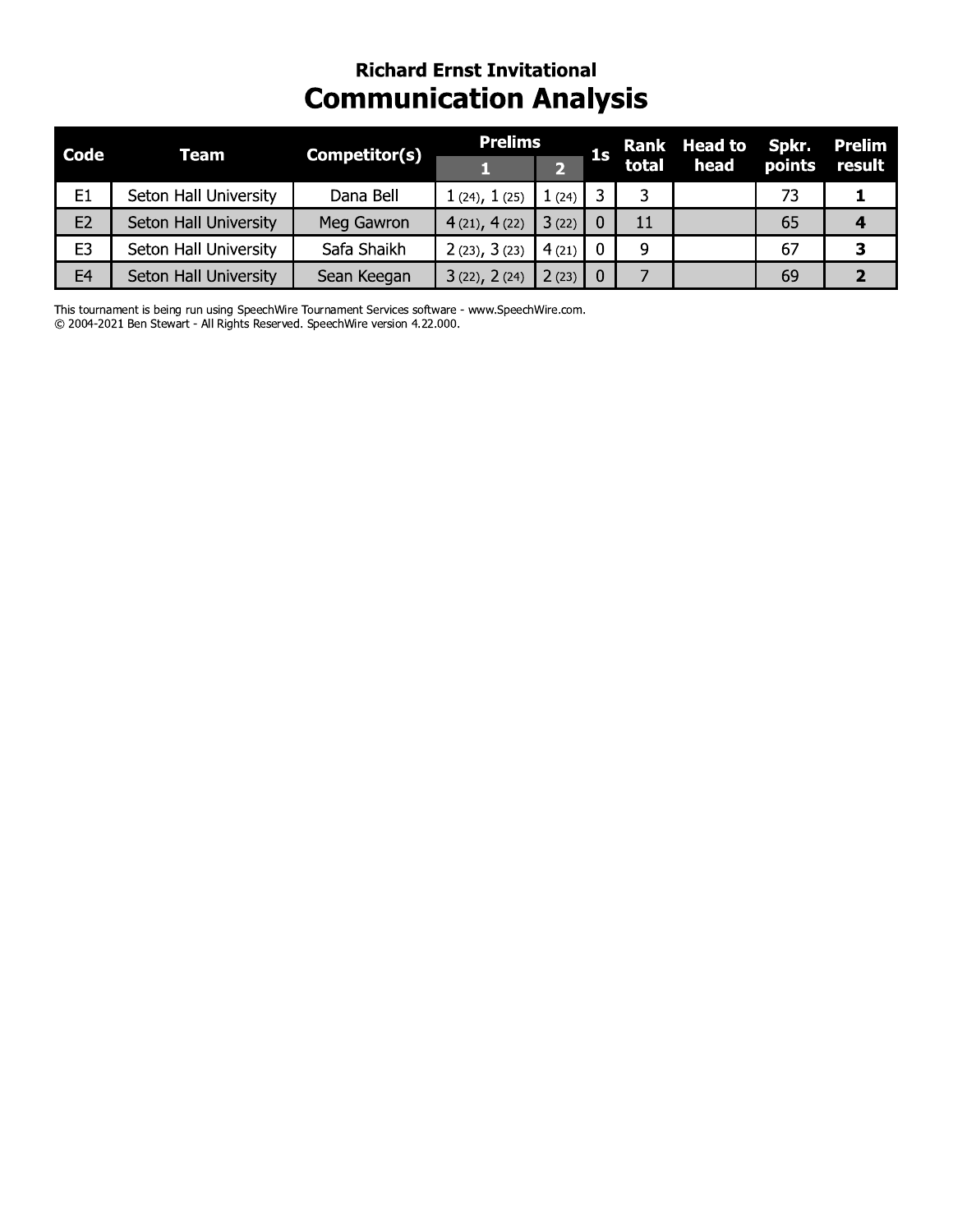## **Richard Ernst Invitational Dramatic Interpretation**

| <b>Code</b><br><b>Team</b> |                                | Competitor(s)       | <b>Prelims</b>                  |                | <b>1s</b> |    | Rank Head to Spkr. Prelim<br>total head points result |    |   |
|----------------------------|--------------------------------|---------------------|---------------------------------|----------------|-----------|----|-------------------------------------------------------|----|---|
|                            |                                |                     |                                 | 2 <sup>1</sup> |           |    |                                                       |    |   |
| F1                         | Tyler Junior College           | Joseph Ritter       | $2(23), 6(19)$ 1(25)            |                |           | 9  |                                                       | 67 |   |
| F2                         | Tyler Junior College           | Skyler Strickland   | $4(21), 1(24)$ $2(24)$          |                |           |    |                                                       | 69 |   |
| F <sub>3</sub>             | Tyler Junior College           | Vanessa Trevino     | 6 (19), 4 (21) 3 (23) 0         |                |           | 13 |                                                       | 63 | 5 |
| G1                         | University of Nebraska-Lincoln | Janana Khattak      | 1 (24), 2 (23) $\vert 5$ (21) 1 |                |           | 8  |                                                       | 68 | י |
| G3                         | University of Nebraska-Lincoln | Emma Cavalier       | $3(22), 3(22)$ 6 (20) 0         |                |           | 12 |                                                       | 64 | 4 |
| G <sub>4</sub>             | University of Nebraska-Lincoln | <b>Ethan Maline</b> | $5(20), 5(20)$ 4 (22) 0         |                |           | 14 |                                                       | 62 | 6 |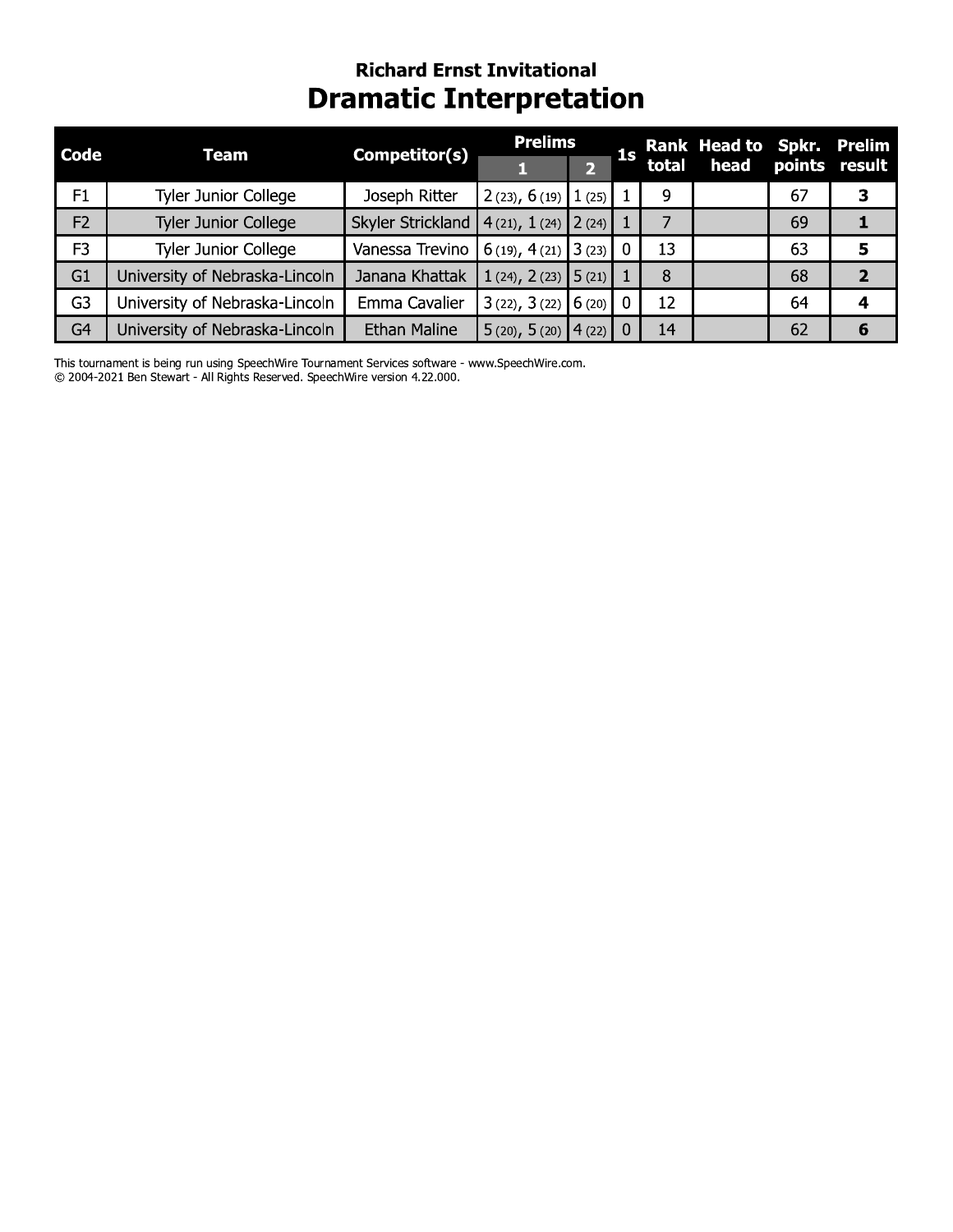## **Richard Ernst Invitational Duo Interpretation**

| <b>Code</b>    | Team                                 | Competitor(s)                          | <b>Prelims</b>               |      | Rank | Head  |            | Spkr. Prelim |               |
|----------------|--------------------------------------|----------------------------------------|------------------------------|------|------|-------|------------|--------------|---------------|
|                |                                      |                                        |                              |      | ıs   | total | to<br>head |              | points result |
| E <sub>1</sub> | Seton Hall University                | Emily Feazel and Dana Bell             | $1(23)$ , $^{\circ}$<br>(25) | (22) |      |       |            | 70           |               |
| I1             | University of Mary Hardin-<br>Baylor | Mallory Fitzner and Victoria<br>Miller | $2(21)$ , 2<br>(24)          | (21) |      | 6     |            | 66           |               |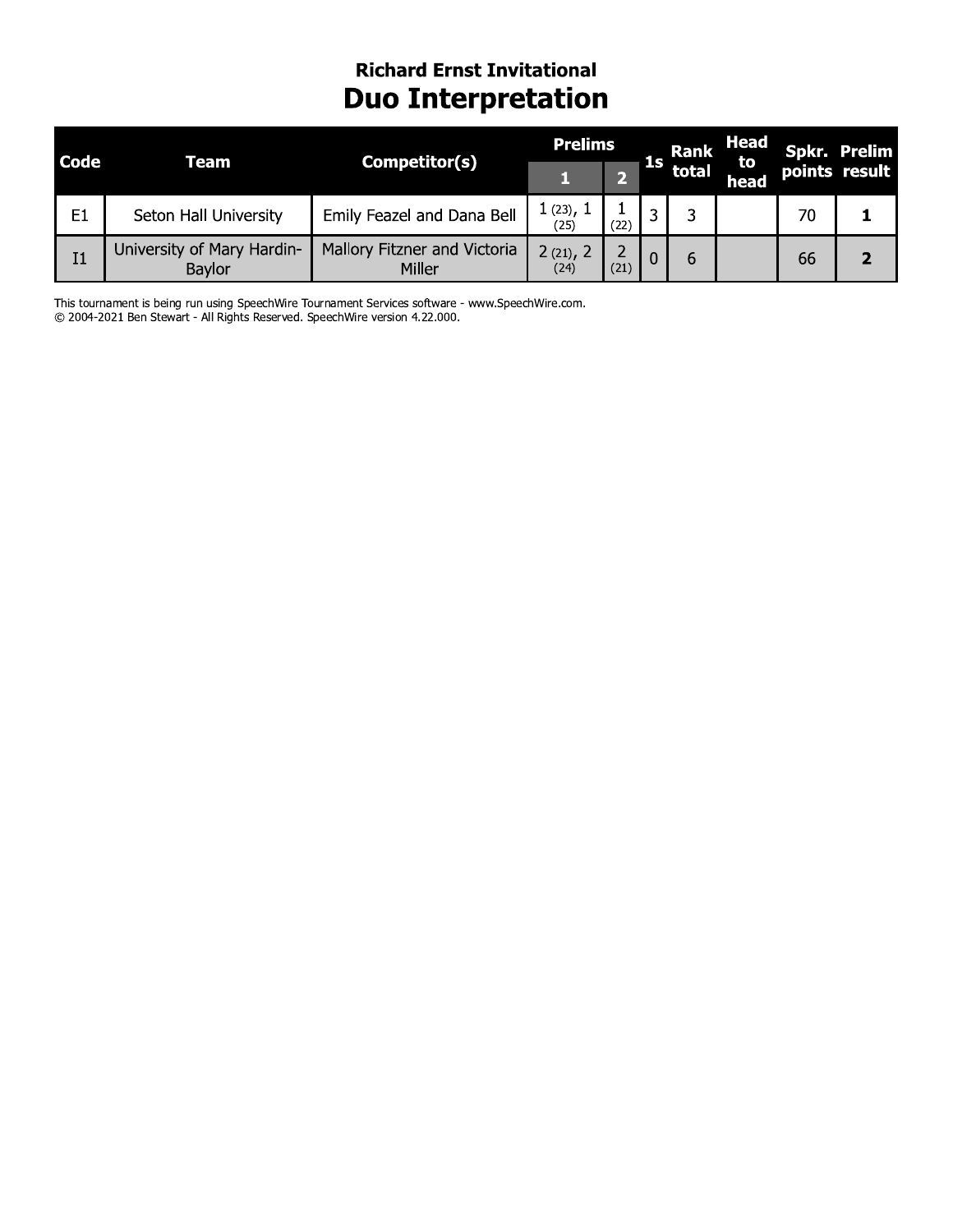## **Richard Ernst Invitational Extemporaneous Speaking**

| <b>Code</b>    | <b>Team</b>                      | Competitor(s)         |       | <b>Prelims</b> | Rank           | Spkr.  | <b>Recips</b> | <b>Prelim</b>           |
|----------------|----------------------------------|-----------------------|-------|----------------|----------------|--------|---------------|-------------------------|
|                |                                  |                       | П     | $\overline{2}$ | total          | points |               | result                  |
| <b>B1</b>      | <b>Richard Bland College</b>     | Sangjae Lee           | 5(19) | 5(21)          | 10             | 40     | 0.40          | 15                      |
| C1             | George Mason University          | Molly Izer            | 2(23) | 1(25)          | 3              | 48     | 1.50          | 3                       |
| C <sub>2</sub> | George Mason University          | Gustavo Lanz          | 1(24) | 1(25)          | 2              | 49     | 2.00          | 1                       |
| C <sub>3</sub> | George Mason University          | Jose Quinones         | 1(25) | 2(20)          | 3              | 45     | 1.50          | $\overline{\mathbf{4}}$ |
| D <sub>1</sub> | John Carroll University          | Max Malley            | 5(20) | 4(22)          | 9              | 42     | 0.45          | 12                      |
| D <sub>2</sub> | John Carroll University          | Sydnie Oakleaf        | 1(24) | 1(24)          | $\overline{2}$ | 48     | 2.00          | $\overline{2}$          |
| D <sub>3</sub> | John Carroll University          | Laken Kincaid         | 4(22) | 5(15)          | 9              | 37     | 0.45          | 13                      |
| E1             | Seton Hall University            | Dana Bell             | 2(23) | 3(23)          | 5              | 46     | 0.83          | $\overline{\mathbf{z}}$ |
| E <sub>2</sub> | Seton Hall University            | Dan O'Connor          | 3(23) | 2(24)          | 5              | 47     | 0.83          | 6                       |
| F1             | <b>Tyler Junior College</b>      | Jessica Saling        | 5(21) | 3(23)          | 8              | 44     | 0.53          | 11                      |
| F <sub>2</sub> | <b>Tyler Junior College</b>      | Darian Burroughs      | 3(22) | 4(19)          | 7              | 41     | 0.58          | 8                       |
| F <sub>3</sub> | <b>Tyler Junior College</b>      | <b>Austin Hays</b>    | 4(21) | 3(19)          | 7              | 40     | 0.58          | 9                       |
| F <sub>4</sub> | <b>Tyler Junior College</b>      | Erika Gonzalez-Alonso | 4(20) | 5(13)          | 9              | 33     | 0.45          | 14                      |
| G <sub>2</sub> | University of Nebraska-Lincoln   | Juliana Quattrocchi   | 2(24) | 2(24)          | $\overline{4}$ | 48     | 1.00          | 5                       |
| $_{11}$        | University of Mary Hardin-Baylor | <b>Emily Walker</b>   | 3(22) | 4(18)          | 7              | 40     | 0.58          | 9                       |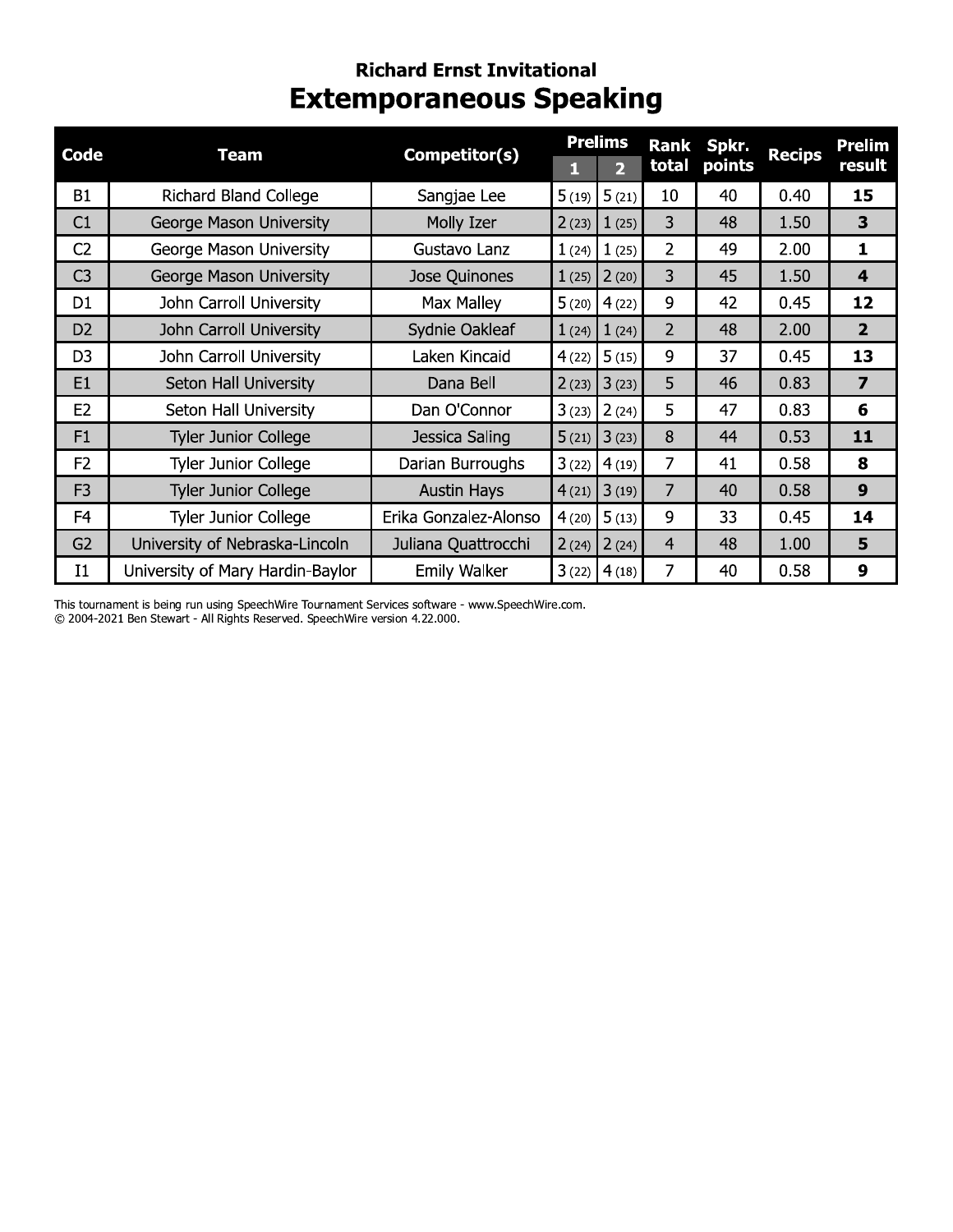## **Richard Ernst Invitational Impromptu Speaking**

|                |                                  |                       |       | <b>Prelims</b>          | <b>Rank</b>    | Spkr.  |               | <b>Prelim</b>           |
|----------------|----------------------------------|-----------------------|-------|-------------------------|----------------|--------|---------------|-------------------------|
| <b>Code</b>    | <b>Team</b>                      | Competitor(s)         | П     | $\overline{\mathbf{2}}$ | total          | points | <b>Recips</b> | result                  |
| B1             | <b>Richard Bland College</b>     | Sangjae Lee           | 5(18) | 5(17)                   | 10             | 35     | 0.40          | 19                      |
| C1             | George Mason University          | Molly Izer            | 1(25) | 1(25)                   | $\overline{2}$ | 50     | 2.00          | $\mathbf{1}$            |
| C <sub>2</sub> | George Mason University          | Gustavo Lanz          | 3(22) | 1(25)                   | $\overline{4}$ | 47     | 1.33          | 6                       |
| C <sub>3</sub> | George Mason University          | Jose Quinones         |       | $1(24)$ $1(24)$         | $\overline{2}$ | 48     | 2.00          | $\overline{2}$          |
| D <sub>1</sub> | John Carroll University          | Max Malley            | 4(22) | 3(20)                   | $\overline{7}$ | 42     | 0.58          | 13                      |
| D <sub>2</sub> | John Carroll University          | Sara Sfeir            | 3(21) | 4(22)                   | $\overline{7}$ | 43     | 0.58          | 12                      |
| D <sub>3</sub> | John Carroll University          | Sydnie Oakleaf        | 2(22) | 4(22)                   | 6              | 44     | 0.75          | 10                      |
| D <sub>4</sub> | John Carroll University          | Sophia Wohlwend       | 5(19) | 3(20)                   | 8              | 39     | 0.53          | 14                      |
| D <sub>5</sub> | John Carroll University          | Gia Hamed             | 5(17) | 5(20)                   | 10             | 37     | 0.40          | 18                      |
| E1             | Seton Hall University            | Fabian Cauldwell      | 4(20) | 4(19)                   | 8              | 39     | 0.50          | 15                      |
| F1             | <b>Tyler Junior College</b>      | Jessica Saling        | 2(24) | 2(23)                   | $\overline{4}$ | 47     | 1.00          | $\overline{\mathbf{z}}$ |
| F <sub>2</sub> | <b>Tyler Junior College</b>      | Darian Burroughs      | 2(24) | 2(24)                   | $\overline{4}$ | 48     | 1.00          | 5                       |
| F <sub>3</sub> | <b>Tyler Junior College</b>      | Austin Hays           | 2(20) | 2(24)                   | $\overline{4}$ | 44     | 1.00          | 8                       |
| F4             | <b>Tyler Junior College</b>      | Erika Gonzalez-Alonso | 4(19) | 4(18)                   | 8              | 37     | 0.50          | 16                      |
| G <sub>1</sub> | University of Nebraska-Lincoln   | Clare Frances Kennedy | 1(25) | 2(22)                   | 3              | 47     | 1.50          | 4                       |
| G <sub>3</sub> | University of Nebraska-Lincoln   | Maddie Stoerp         | 1(23) | 1(24)                   | $\overline{2}$ | 47     | 2.00          | 3                       |
| H1             | Nassau Community College         | Matthew Berlin        | 3(23) | 3(23)                   | 6              | 46     | 0.67          | 9                       |
| H <sub>2</sub> | Nassau Community College         | Raynor Robinson       | 4(18) | 5(17)                   | 9              | 35     | 0.45          | 17                      |
| $_{\rm II}$    | University of Mary Hardin-Baylor | Mallory Fitzner       |       | $3(19)$ $3(23)$         | 6              | 42     | 0.67          | 11                      |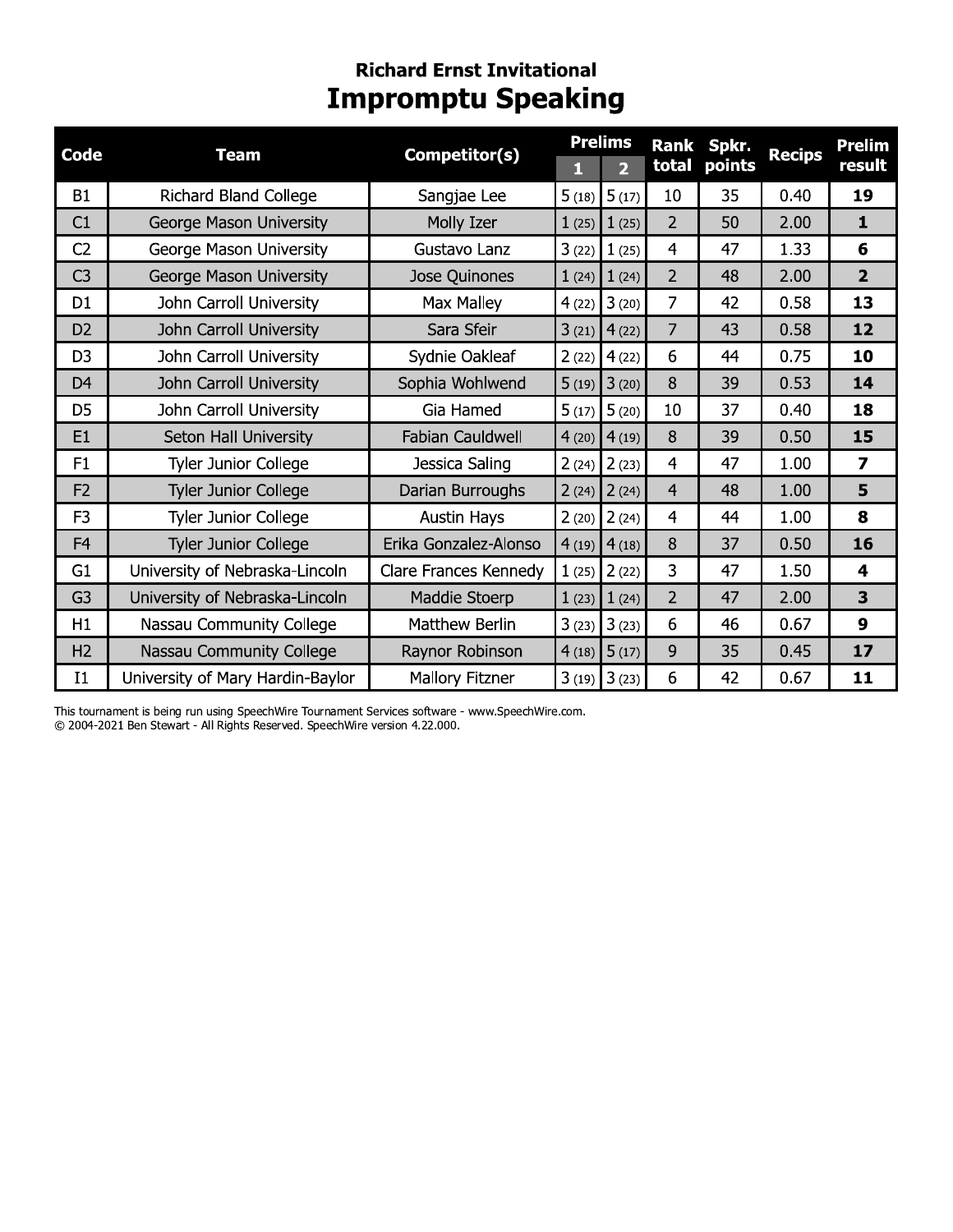## **Richard Ernst Invitational Informative Speaking**

| <b>Code</b>    | <b>Team</b>                    | Competitor(s) | <b>Prelims</b>    |                |    | Rank Spkr.   | <b>Recips</b> | <b>Prelim</b> |
|----------------|--------------------------------|---------------|-------------------|----------------|----|--------------|---------------|---------------|
|                |                                |               |                   | $\overline{2}$ |    | total points |               | result        |
| C1             | George Mason University        | Jose Quinones | 2(24), 4(22)      | 3(23)          | 9  | 69           | 1.08          | $\mathbf{2}$  |
| E1             | Seton Hall University          | Meg Gawron    | 6(20), 1(25)      | 4(22)          | 11 | 67           | 1.42          | 3             |
| E2             | Seton Hall University          | Dan O'Connor  | 1(25), 6(20)      | 5(21)          | 12 | 66           | 1.37          | 4             |
| E <sub>3</sub> | Seton Hall University          | Safa Shaikh   | 4(22), 2(24)      | (25)           | 7  | 71           | 1.75          |               |
| F1             | Tyler Junior College           | Katrina Scott | $7(19)$ , $7(19)$ | (19)           | 21 | 57           | 0.43          | 7             |
| G1             | University of Nebraska-Lincoln | Ben Czapla    | 3(23), 3(23)      | 6(20)          | 12 | 66           | 0.83          | 6             |
| G <sub>3</sub> | University of Nebraska-Lincoln | Kayli Pham    | 5(21), 5(21)      | 2(24)          | 12 | 66           | 0.90          | 5             |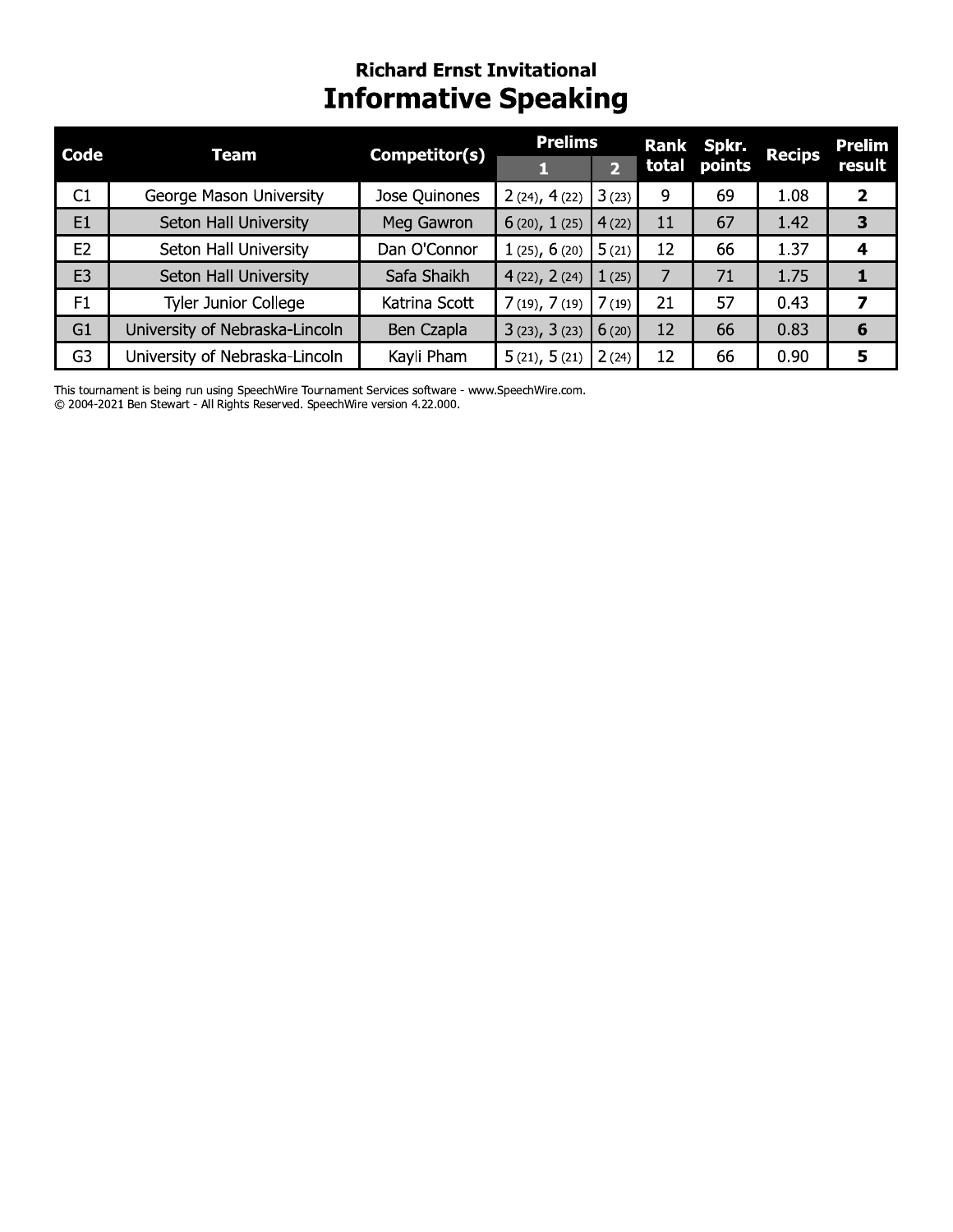## **Richard Ernst Invitational Persuasive Speaking**

| <b>Code</b>    | <b>Team</b>                      | Competitor(s)                               | <b>Prelims</b>                                          |                |    | 1s Rank Head to Spkr. Prelim<br>1s total head points result |    |              |
|----------------|----------------------------------|---------------------------------------------|---------------------------------------------------------|----------------|----|-------------------------------------------------------------|----|--------------|
|                |                                  |                                             |                                                         | $\overline{2}$ |    |                                                             |    |              |
| C1             | George Mason University          | Gustavo Lanz                                | $1(22), 4(21)$ $1(25)$ 2                                |                | 6  |                                                             | 68 |              |
| E1             | Seton Hall University            | Sean Keegan                                 | $3(20), 1(24)$ $2(24)$                                  |                | 6  |                                                             | 68 | $\mathbf{z}$ |
| G1             | University of Nebraska-Lincoln   | Juliana Quattrocchi 2 (21), 3 (22) 4 (22) 0 |                                                         |                | 9  |                                                             | 65 | 3            |
| H1             | Nassau Community College         | Raynor Robinson $(4(19), 6(19)$ 3 (23) 0    |                                                         |                | 13 |                                                             | 61 | 4            |
| H <sub>2</sub> | Nassau Community College         | Joshua Vijayarajah 6 (16), 2 (23) 6 (20) 0  |                                                         |                | 14 |                                                             | 59 | 5            |
| I <sub>1</sub> | University of Mary Hardin-Baylor | Lauren Swafford                             | $\left  \frac{5(17)}{2}, \frac{5(20)}{5(21)} \right $ 0 |                | 15 |                                                             | 58 | 6            |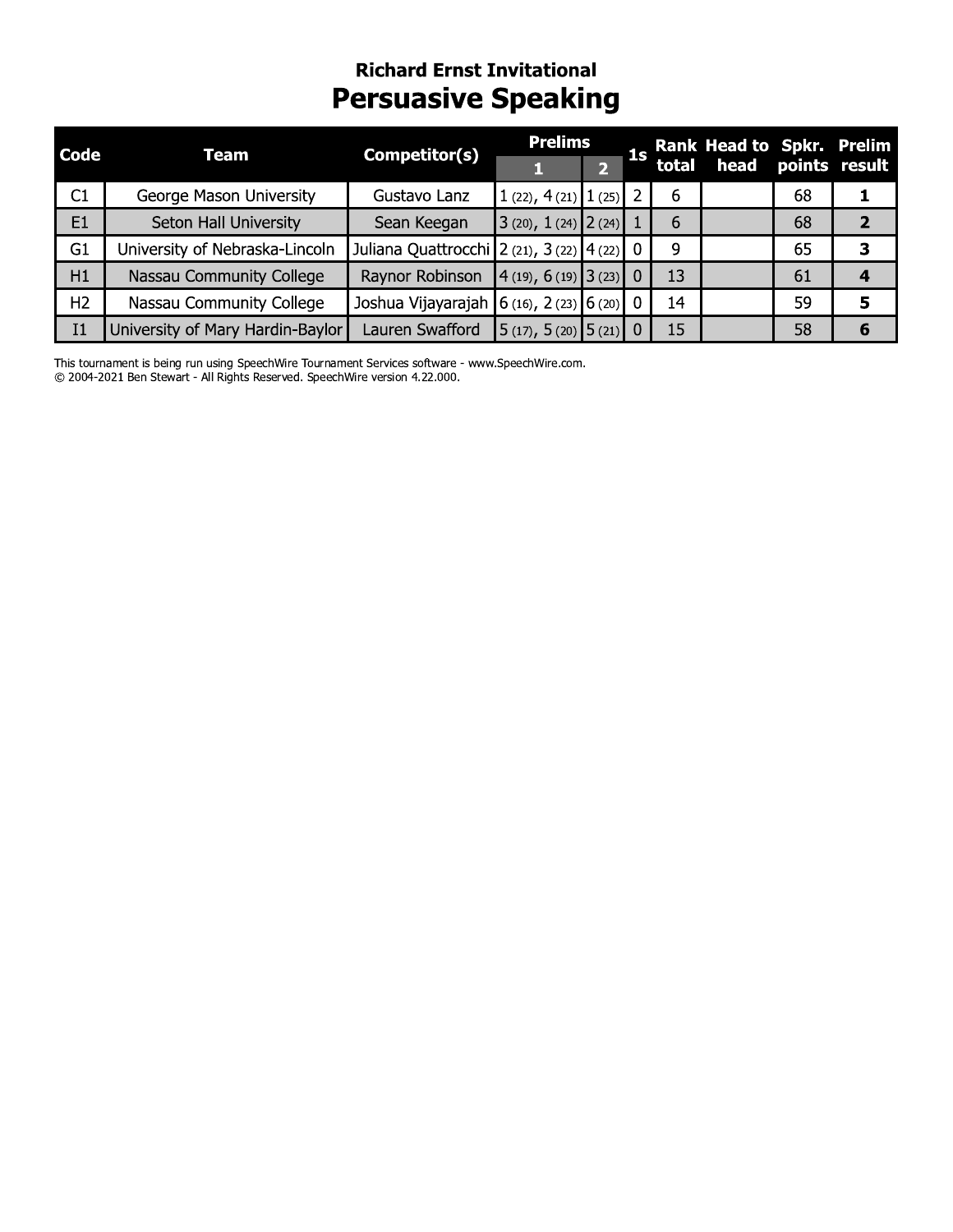## **Richard Ernst Invitational Poetry Interpretation**

| <b>Code</b>    | <b>Team</b>                    | Competitor(s)         | <b>Prelims</b>           |  | 1s |    | Rank Head to Spkr. Prelim |    |   |
|----------------|--------------------------------|-----------------------|--------------------------|--|----|----|---------------------------|----|---|
|                |                                |                       |                          |  |    |    | total head points result  |    |   |
| C1             | George Mason University        | Prem Ganesan          | $1(24), 1(25)$ 3(23)     |  |    |    |                           | 72 |   |
| C <sub>2</sub> | George Mason University        | <b>Emily Williams</b> | $2(22), 4(21)$ $2(24)$   |  |    | 8  |                           | 67 | 3 |
| F1             | <b>Tyler Junior College</b>    | Joseph Ritter         | $4(20), 3(22)$ $1(25)$   |  |    | 8  |                           | 67 |   |
| F <sub>3</sub> | <b>Tyler Junior College</b>    | Katrina Scott         | $5(19), 5(20)$ $5(21)$ 0 |  |    | 15 |                           | 60 |   |
| G1             | University of Nebraska-Lincoln | Kallum Osborne        | $3(21), 2(23)$ $4(22)$   |  |    | 9  |                           | 66 |   |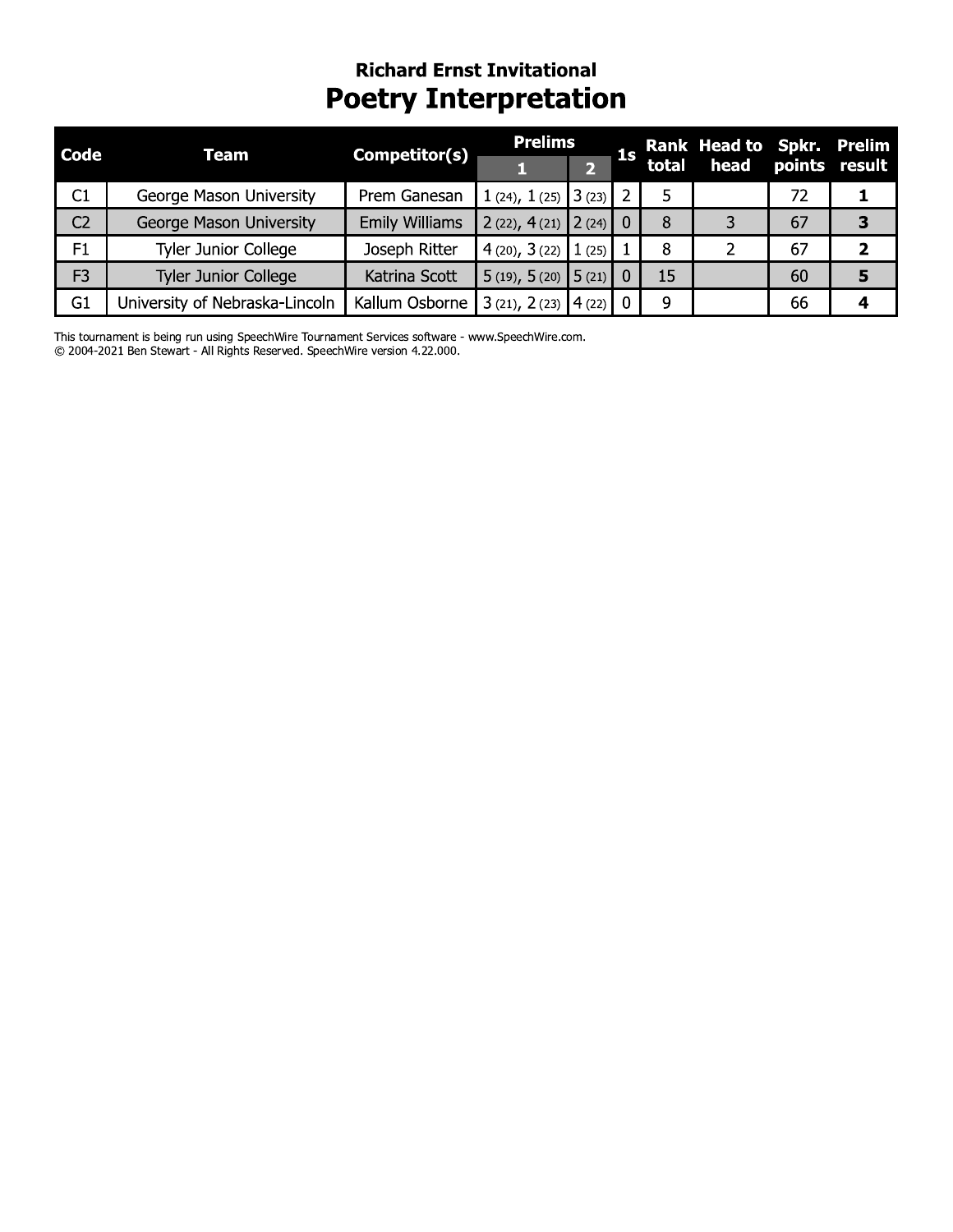## **Richard Ernst Invitational Program Oral Interpretation**

| <b>Code</b>    | Team                             | Competitor(s)                              | <b>Prelims</b>                                              |  |    | 1s Rank Head to Spkr. Prelim<br>1s total head points result |    |  |
|----------------|----------------------------------|--------------------------------------------|-------------------------------------------------------------|--|----|-------------------------------------------------------------|----|--|
|                |                                  |                                            |                                                             |  |    |                                                             |    |  |
| E1             | Seton Hall University            | <b>Emily Feazel</b>                        | $\vert$ 2 (23), 1 (24) $\vert$ 2 (24)                       |  |    |                                                             | 71 |  |
| F1             | <b>Tyler Junior College</b>      | Vanessa Trevino 3 (20), 4 (20) $ 4(22) $ 0 |                                                             |  | 11 |                                                             | 62 |  |
| G <sub>1</sub> | University of Nebraska-Lincoln   | <b>Adison Spray</b>                        | 1 (24), 2 (23) 1 (25) 2                                     |  | 4  |                                                             | 72 |  |
| I <sub>1</sub> | University of Mary Hardin-Baylor | Victoria Miller                            | $\vert 4 \vert (18), 3 \vert (22) \vert 3 \vert (23) \vert$ |  | 10 |                                                             | 63 |  |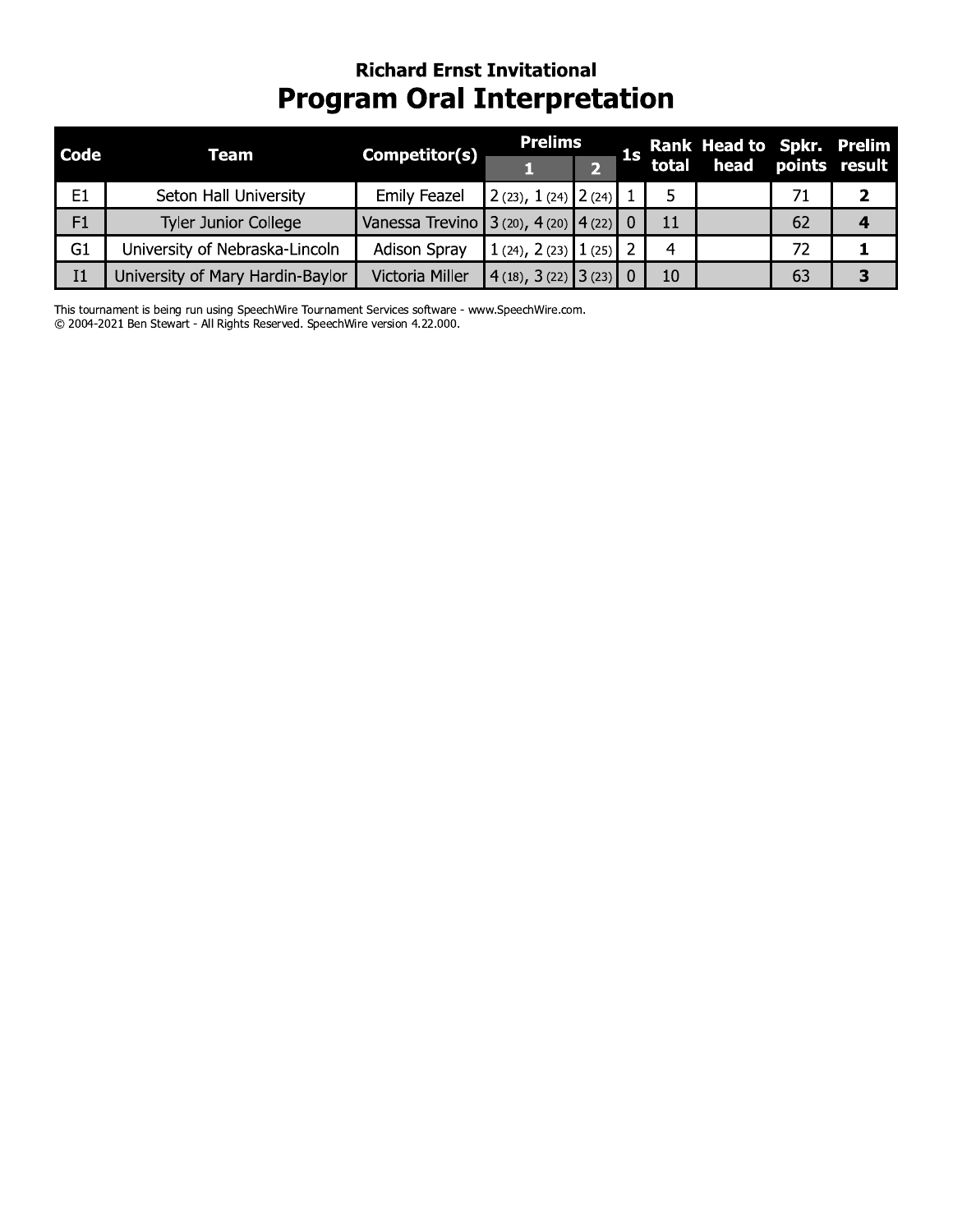## **Richard Ernst Invitational Prose Interpretation**

| <b>Code</b>    |                                |                       | <b>Prelims</b> |              |                | Rank Spkr. |               | <b>Prelim</b> |  |
|----------------|--------------------------------|-----------------------|----------------|--------------|----------------|------------|---------------|---------------|--|
|                | <b>Team</b>                    | Competitor(s)         |                | $\mathbf{p}$ | total          | points     | <b>Recips</b> | result        |  |
| C1             | George Mason University        | Prem Ganesan          | 1(24)          | 4(21)        | 5              | 45         | 1.25          | 3             |  |
| E <sub>1</sub> | Seton Hall University          | Dana Bell             | 4(21)          | 3(22)        | $\overline{7}$ | 43         | 0.58          | 8             |  |
| E <sub>2</sub> | Seton Hall University          | <b>Emily Feazel</b>   | 3(22)          | 3(22)        | 6              | 44         | 0.67          | 6             |  |
| E <sub>3</sub> | Seton Hall University          | Dan O'Connor          | 5(20)          | 5(19)        | 10             | 39         | 0.40          | 10            |  |
| F1             | Tyler Junior College           | Joseph Ritter         | 1(24)          | 2(23)        | 3              | 47         | 1.50          | 1             |  |
| F2             | <b>Tyler Junior College</b>    | Skyler Strickland     | 4(20)          | 5(20)        | 9              | 40         | 0.45          | 9             |  |
| F <sub>3</sub> | Tyler Junior College           | Vanessa Trevino       | 5(19)          | 5(20)        | 10             | 39         | 0.40          | 10            |  |
| G1             | University of Nebraska-Lincoln | Ben Czapla            | 2(23)          | 4(21)        | 6              | 44         | 0.75          | 5             |  |
| G <sub>2</sub> | University of Nebraska-Lincoln | Clare Frances Kennedy | 2(23)          | 1(24)        | 3              | 47         | 1.50          | 1             |  |
| G <sub>3</sub> | University of Nebraska-Lincoln | <b>Adison Spray</b>   | 3(22)          | 2(23)        | 5              | 45         | 0.83          | 4             |  |
| G4             | University of Nebraska-Lincoln | Gwen Leuschen         | 5(18)          | 1(24)        | 6              | 42         | 1.20          | 7             |  |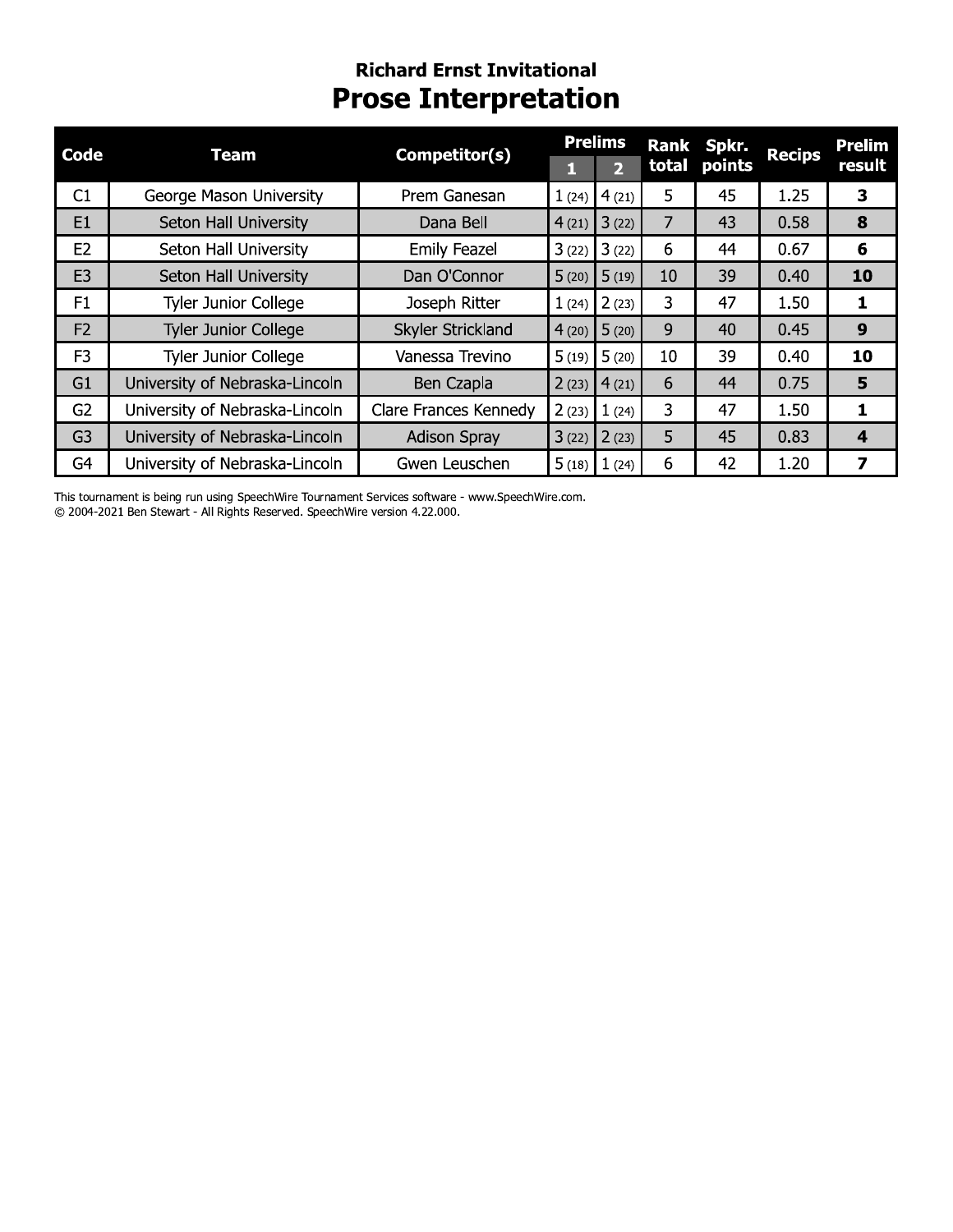# **Richard Ernst Invitational After Dinner Speaking**<br>**Elimination round results**

#### **Final round**

| <b>Code</b>    | <b>Name</b>    | Team                                                                 |  | A1 D1 A15 1s                                                                                   |    | Rank Judges Spkr.<br>total pref. points |    | <b>Place</b> |
|----------------|----------------|----------------------------------------------------------------------|--|------------------------------------------------------------------------------------------------|----|-----------------------------------------|----|--------------|
| E <sub>2</sub> | Emily Feazel   | Seton Hall University                                                |  | $\left  \frac{1(25)}{5(19)} \right  \left  \frac{1(25)}{2} \right $                            |    |                                         | 69 |              |
| C <sub>2</sub> | Jose Quinones  | George Mason University                                              |  | $\left[2(24)\right]2(23)\left[4(22)\right]0$                                                   | 8  |                                         | 69 |              |
| C <sub>3</sub> | Emily Williams | George Mason University                                              |  | $\left 3\right\rangle(23)\left 1\right\rangle(24)\left 5\right\rangle(21)\left 1\right\rangle$ | 9  |                                         | 68 |              |
| C1             | Cara Chiswell  | George Mason University                                              |  | (4(22) 4(20) 2(24) 0                                                                           | 10 |                                         | 66 |              |
| G <sub>1</sub> |                | Janana Khattak University of Nebraska-Lincoln 6 (20) 3 (21) 3 (23) 0 |  |                                                                                                | 12 |                                         | 64 | 5            |
| G <sub>2</sub> |                | Maddie Stoerp University of Nebraska-Lincoln 5 (21) 6 (17) 6 (20) 0  |  |                                                                                                | 17 |                                         | 58 |              |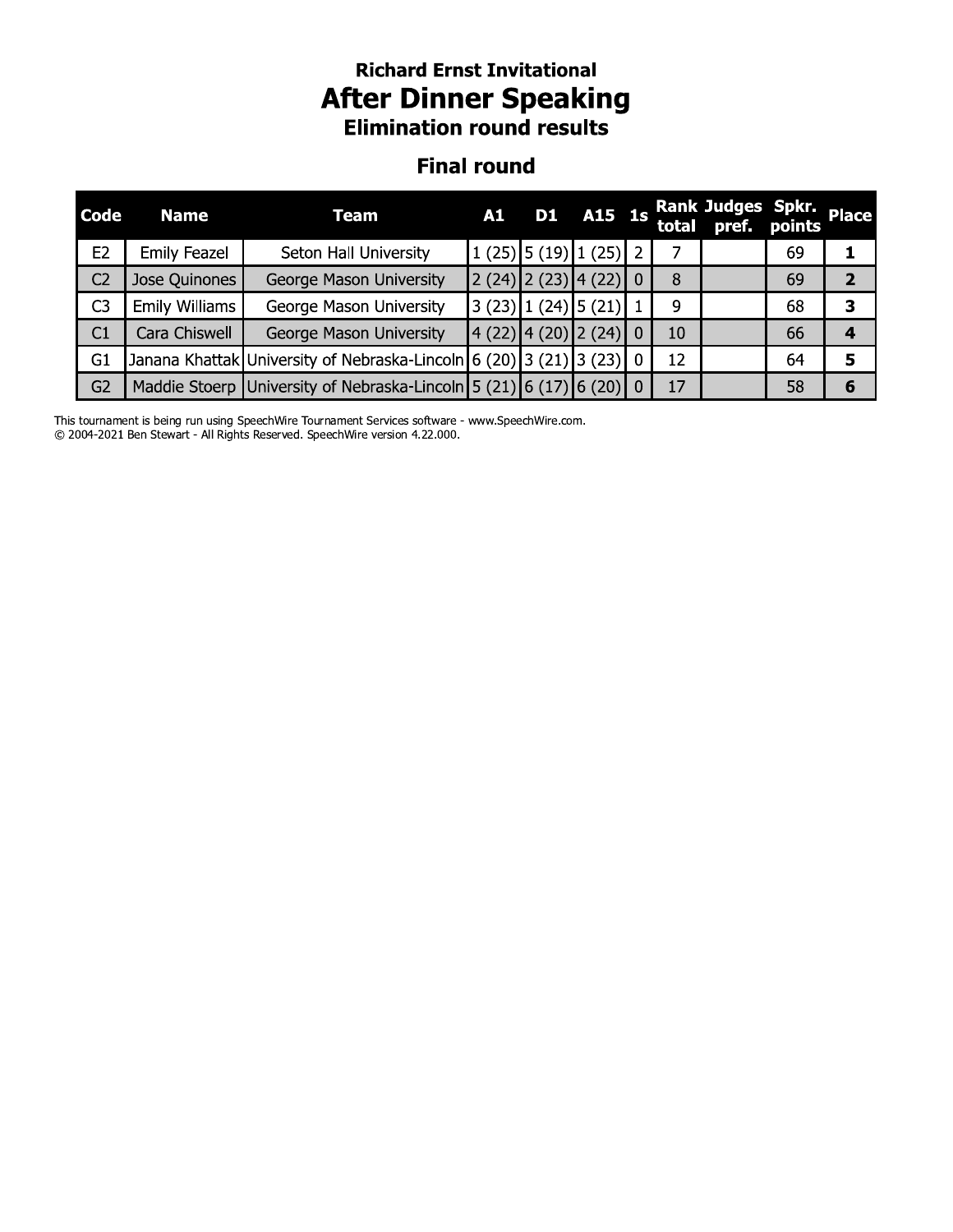#### **Richard Ernst Invitational Communication Analysis Elimination round results**

There are no elimination rounds in this grouping yet.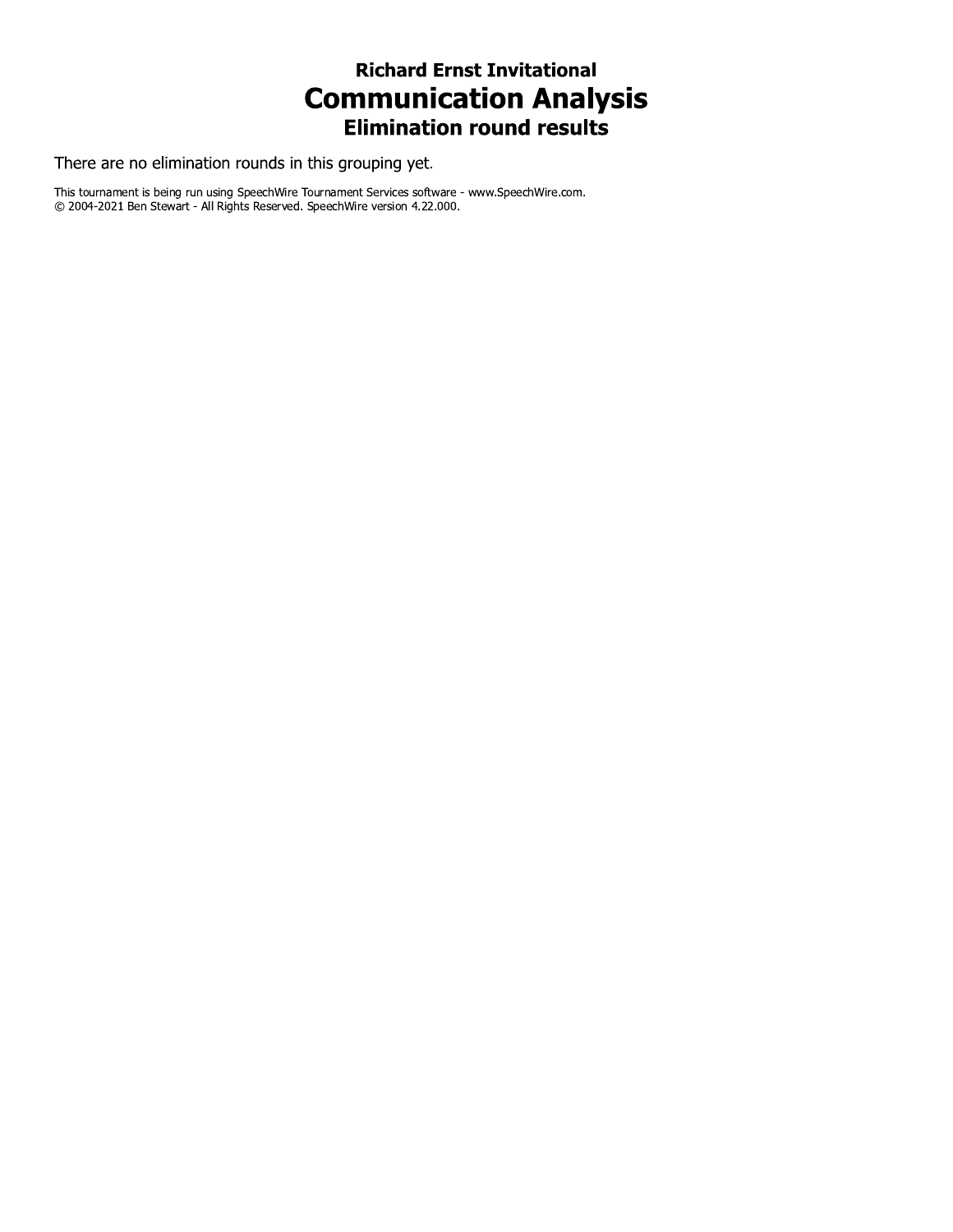### **Richard Ernst Invitational Dramatic Interpretation Elimination round results**

There are no elimination rounds in this grouping yet.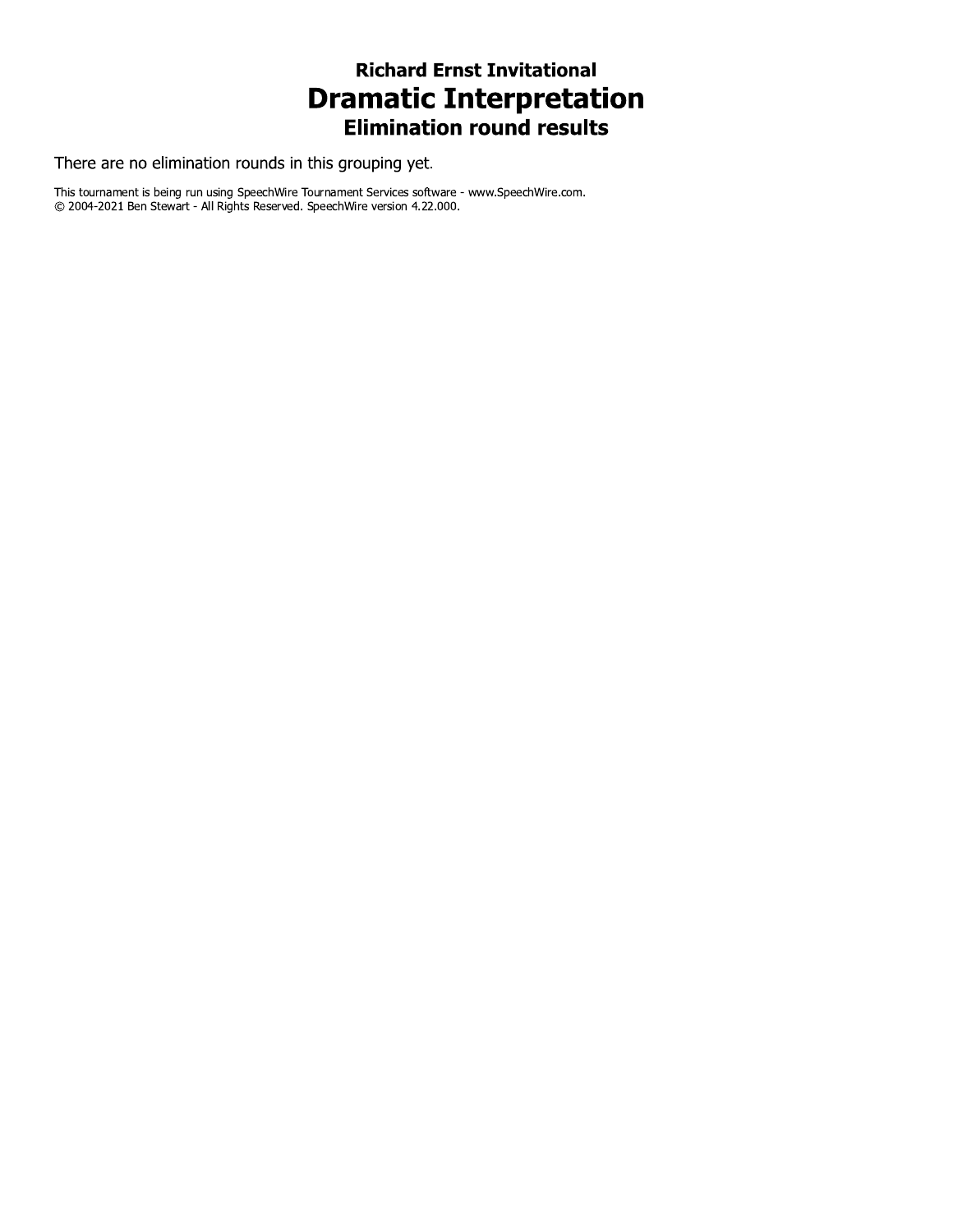### **Richard Ernst Invitational Duo Interpretation Elimination round results**

There are no elimination rounds in this grouping yet.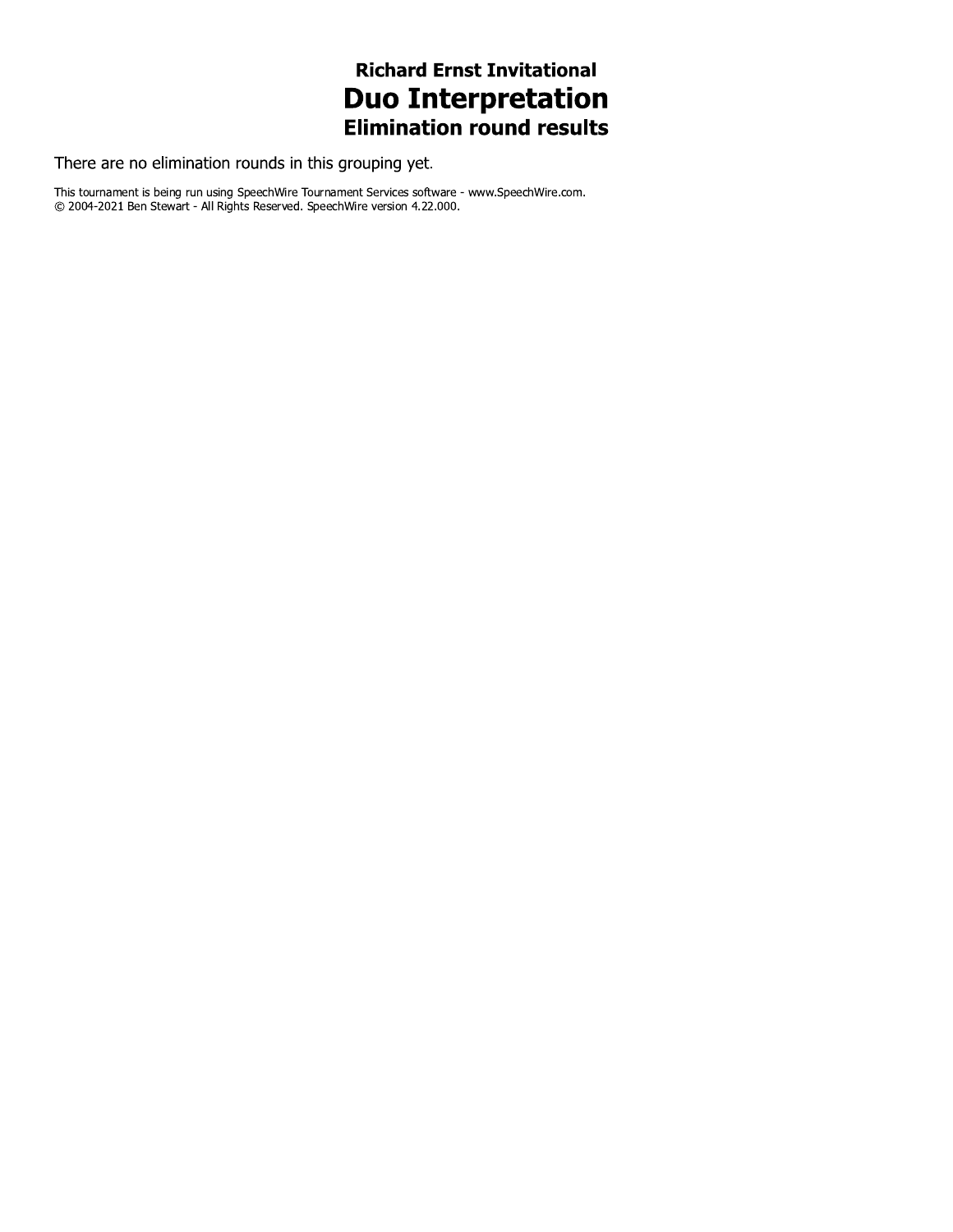# **Richard Ernst Invitational Extemporaneous Speaking**<br>Elimination round results

#### **Final round**

| <b>Code</b>    | <b>Name</b>    | <b>Team</b>                                                             | <b>A8</b> | F <sub>3</sub>                                                                    | I1 1s |          |    | Rank Judges Spkr. Place<br>total pref. points |    |   |
|----------------|----------------|-------------------------------------------------------------------------|-----------|-----------------------------------------------------------------------------------|-------|----------|----|-----------------------------------------------|----|---|
| C <sub>3</sub> | Jose Quinones  | George Mason University                                                 |           | $1(25)$ $1(24)$ $1(25)$ 3                                                         |       |          | 3  |                                               | 74 |   |
| G <sub>2</sub> |                | Juliana Quattrocchi University of Nebraska-Lincoln 5 (21) 3 (22) 2 (23) |           |                                                                                   |       | $\Omega$ | 10 |                                               | 66 |   |
| C <sub>2</sub> | Gustavo Lanz   | George Mason University                                                 |           | $\left 2\right\rangle(24)\left 4\right\rangle(21)\left 6\right\rangle(19)\right $ |       | $\Omega$ | 12 | 3                                             | 64 | З |
| C1             | Molly Izer     | George Mason University                                                 |           | $(23)$ $(5 (20) 4 (21)$                                                           |       | $\Omega$ | 12 | 4                                             | 64 |   |
| E2             | Dan O'Connor   | Seton Hall University                                                   |           | $\left  \frac{4(22)}{6(19)} \right $ (22)                                         |       | $\Omega$ | 13 | 5                                             | 63 | 5 |
| D <sub>2</sub> | Sydnie Oakleaf | John Carroll University                                                 |           | $(6(20)$ $(2(23)$ $(5(20)$                                                        |       | 0        | 13 | 6                                             | 63 | 6 |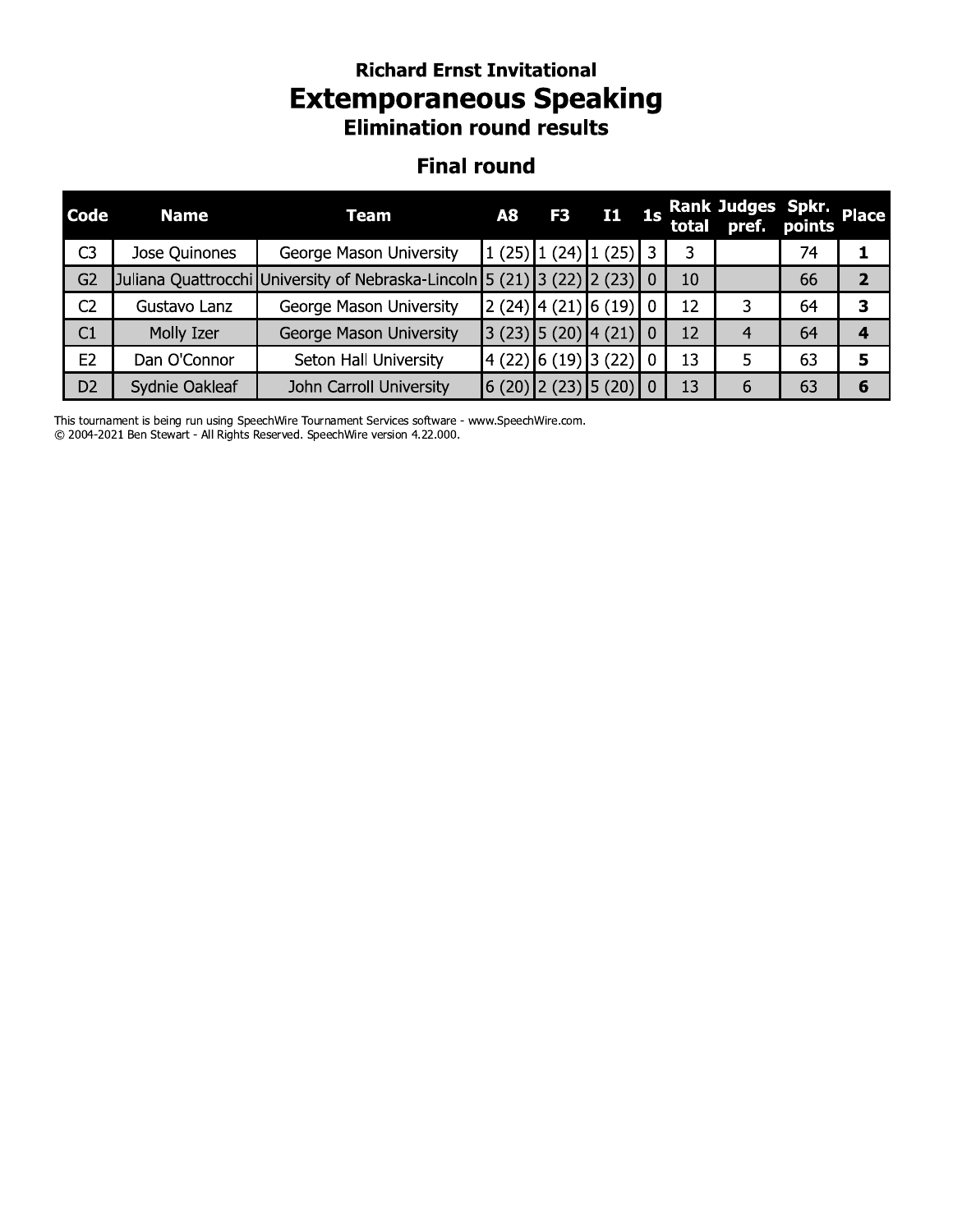### Richard Ernst Invitational **Impromptu Speaking Elimination round results**

## Finai round

| Code           | <b>Name</b>                     | <b>Team</b>                        | A14                    | <b>E1</b>              | A2 1s     |             |    | Rank Judges Spkr.<br>total pref. | points | <b>Place</b>            |
|----------------|---------------------------------|------------------------------------|------------------------|------------------------|-----------|-------------|----|----------------------------------|--------|-------------------------|
| G1             | <b>Clare Frances</b><br>Kennedy | University of Nebraska-<br>Lincoln | 3<br>(23)              | 1<br>(24)              | 2<br>(23) | 1           | 6  |                                  | 70     | 1                       |
| C <sub>3</sub> | Jose Quinones                   | George Mason University            | 1<br>(25)              | $\overline{2}$<br>(23) | 4<br>(21) | 1           | 7  |                                  | 69     | $\overline{2}$          |
| C <sub>2</sub> | Gustavo Lanz                    | George Mason University            | $\overline{2}$<br>(24) | 3<br>(22)              | 3<br>(22) | $\mathbf 0$ | 8  |                                  | 68     | 3                       |
| C1             | Molly Izer                      | George Mason University            | 5<br>(21)              | $\overline{4}$<br>(21) | 1<br>(24) | 1           | 10 |                                  | 66     | $\overline{\mathbf{4}}$ |
| G <sub>3</sub> | Maddie Stoerp                   | University of Nebraska-<br>Lincoln | 4<br>(22)              | 5<br>(20)              | 5<br>(19) | $\mathbf 0$ | 14 |                                  | 61     | 5                       |
| F <sub>2</sub> | Darian Burroughs                | <b>Tyler Junior College</b>        | 6<br>(20)              | 6<br>(19)              | 6<br>(17) | 0           | 18 |                                  | 56     | 6                       |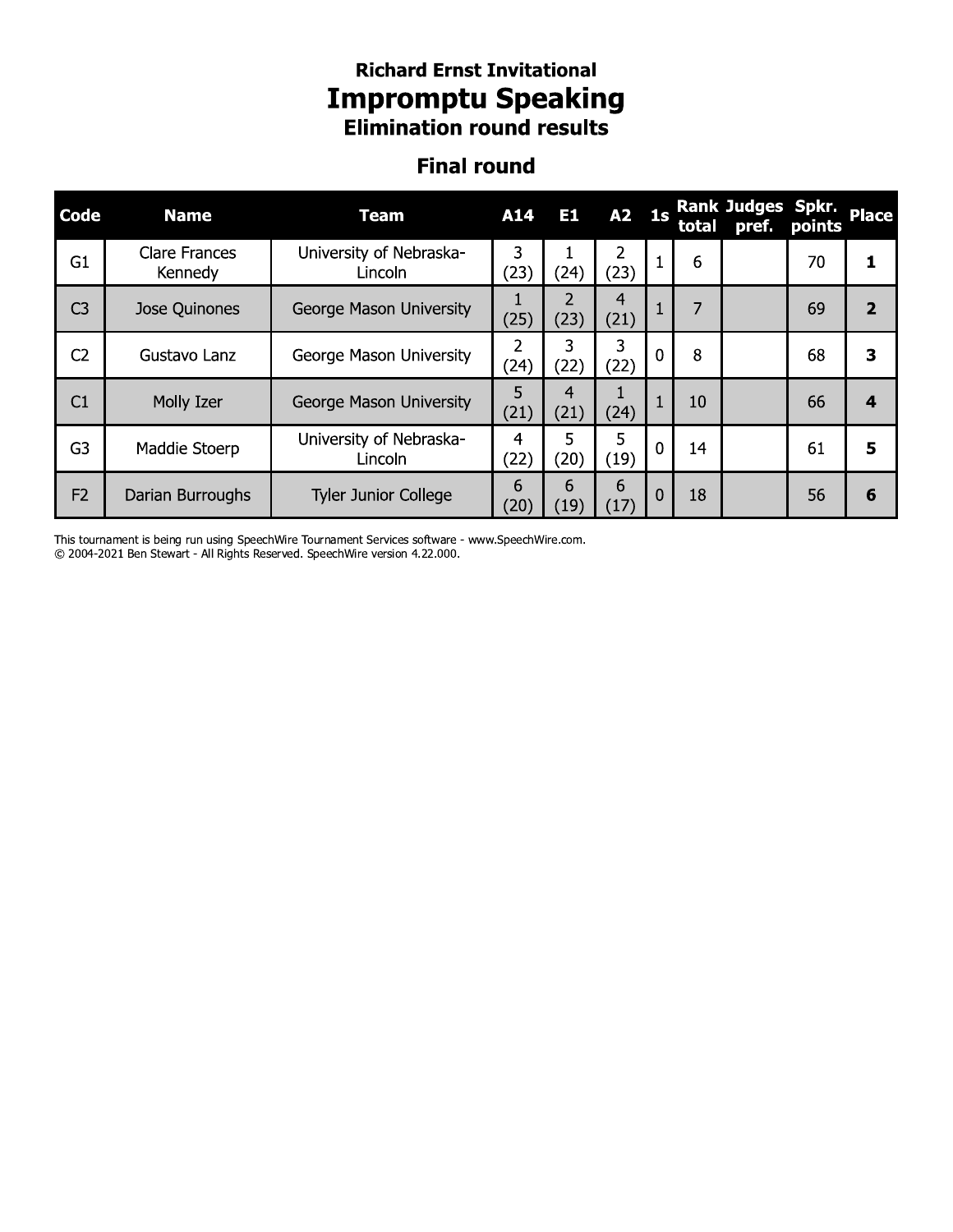## **Richard Ernst Invitational Informative Speaking**<br>Elimination round results

There are no elimination rounds in this grouping yet.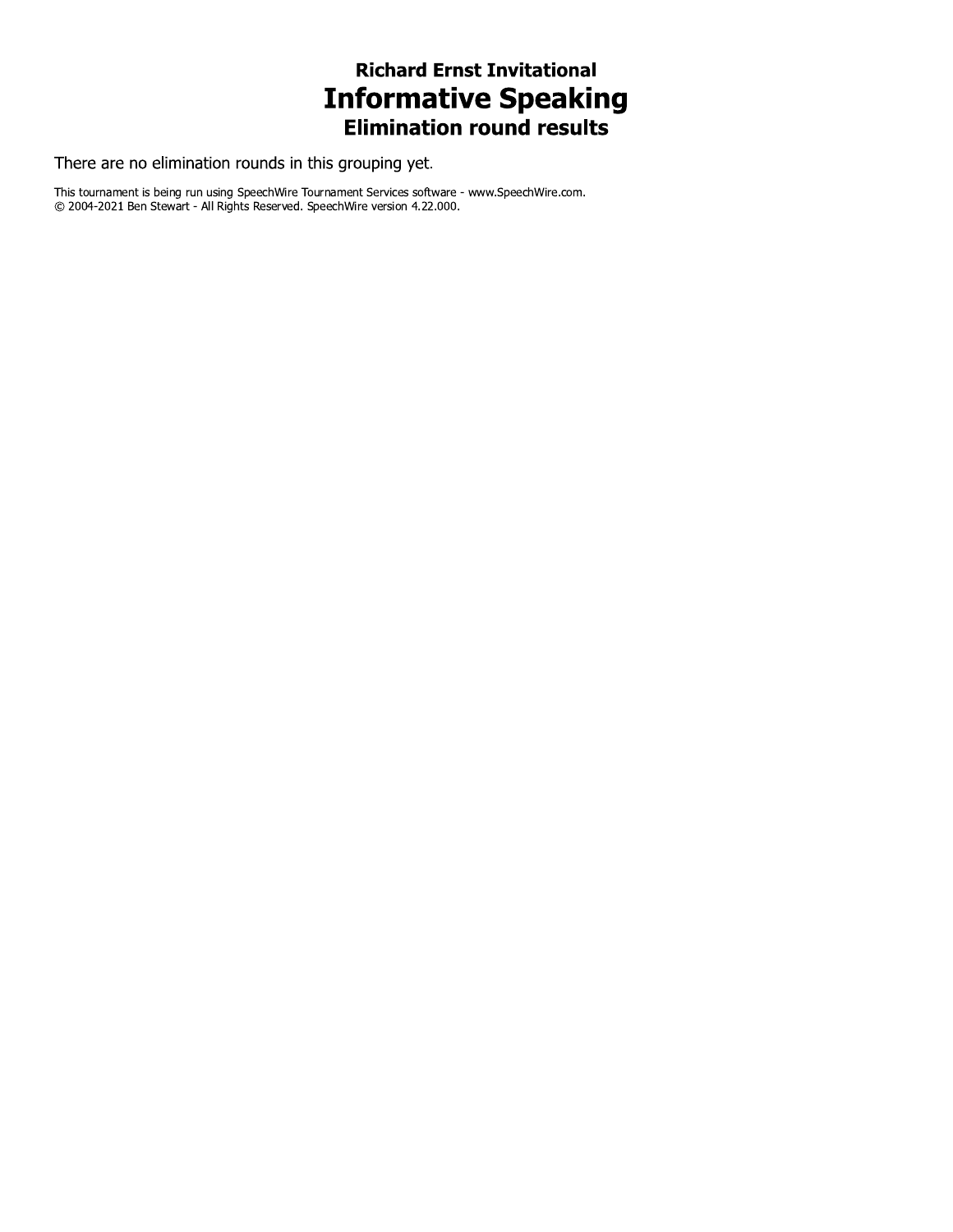## **Richard Ernst Invitational Persuasive Speaking**<br>**Elimination round results**

There are no elimination rounds in this grouping yet.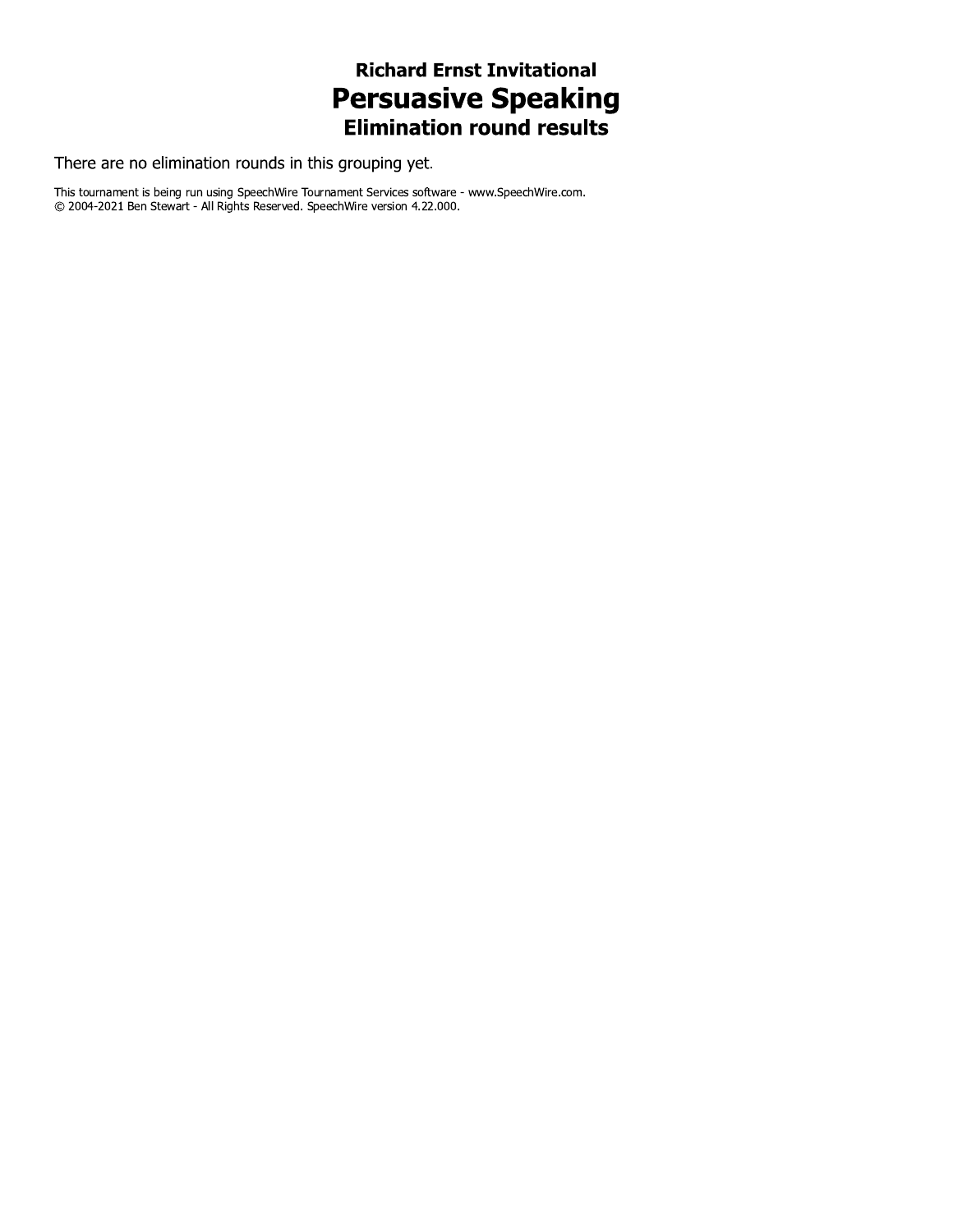### **Richard Ernst Invitational Poetry Interpretation Elimination round results**

There are no elimination rounds in this grouping yet.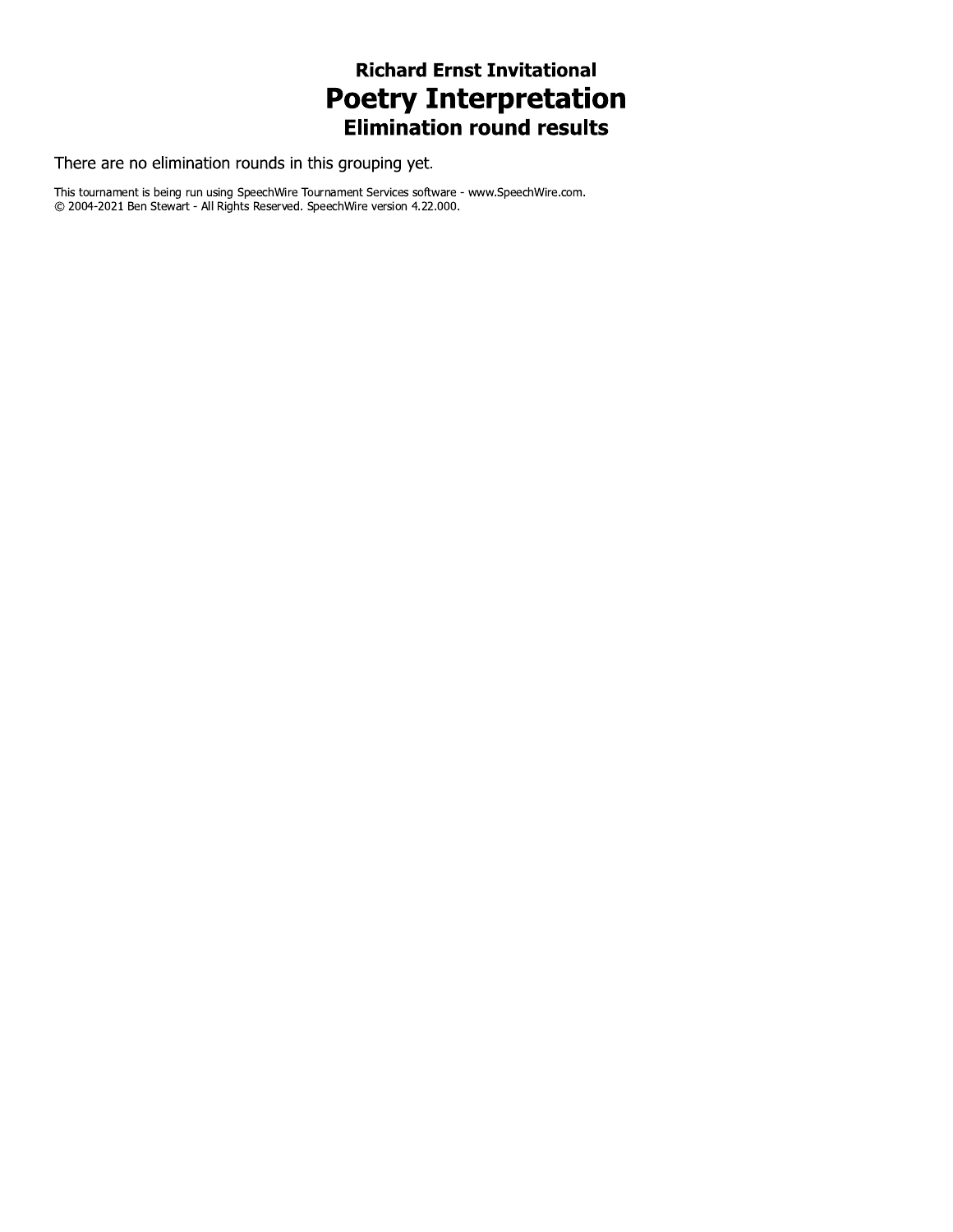### **Richard Ernst Invitational Program Oral Interpretation Elimination round results**

There are no elimination rounds in this grouping yet.